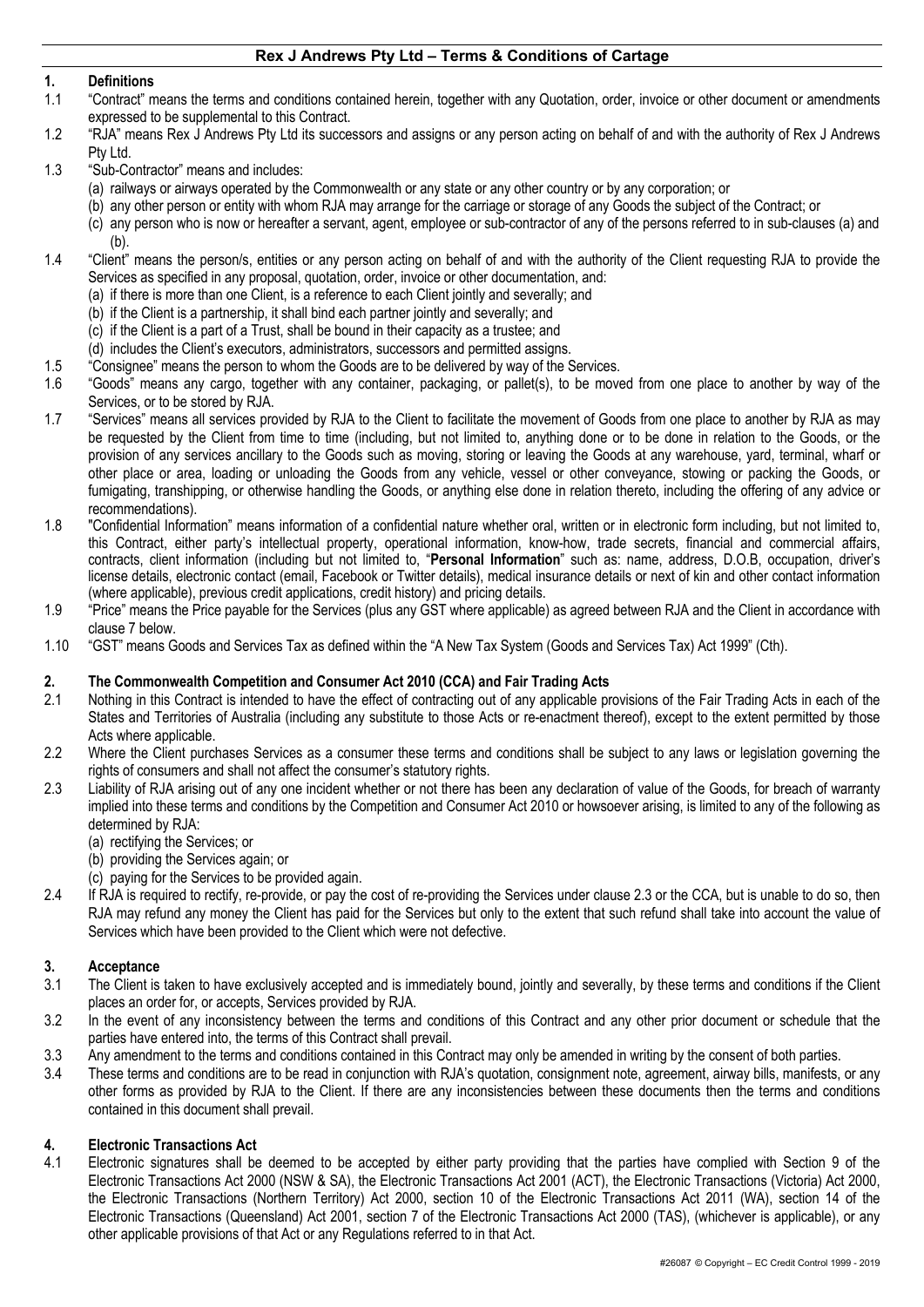## **5. Errors and Omissions**

- 5.1 The Client acknowledges and accepts that RJA shall, without prejudice, accept no liability in respect of any alleged or actual error(s) and/or omission(s):
	- (a) resulting from an inadvertent mistake made by RJA in the formation and/or administration of this Contract; and/or
	- (b) contained in/omitted from any literature (hard copy and/or electronic) supplied by RJA in respect of the Services.
- 5.2 In the event such an error and/or omission occurs in accordance with clause 5.1, and is not attributable to the negligence and/or wilful misconduct of RJA; the Client shall not be entitled to treat this Contract as repudiated nor render it invalid.

## **6. Change in Control**

6.1 The Client shall give RJA not less than fourteen (14) days prior written notice of any proposed change of ownership of the Client and/or any other change in the Client's details (including but not limited to, changes in the Client's name, address, contact phone or fax number/s, or business practice). The Client shall be liable for any loss incurred by RJA as a result of the Client's failure to comply with this clause.

### **7. Price and Payment**

- 7.1 At RJA's sole discretion the Price shall be either;
	- (a) as indicated on invoices provided by RJA to the Client in respect of Services provided; or
	- (b) RJA's quoted Price (subject to clauses 7.2 and 7.3) which shall be binding upon RJA provided that the Client shall accept in writing RJA's quotation within seven (7) days.
- 7.2 RJA may, by giving notice to the Client, increase the Price of the Services to reflect any increase in the cost to RJA beyond the reasonable control of RJA (including, without limitation, foreign exchange fluctuations, or increases in taxes, fuel prices, customs duties, insurance premiums, or warehousing costs).
- 7.3 RJA may charge freight by weight, measurement or value, and may at any time re-weigh, or re-value or re-measure or require the Goods to be re-weighed, or re-valued or re-measured and charge proportional additional freight accordingly.
- 7.4 At RJA's sole discretion, a deposit may be required.
- 7.5 Time for payment for the Services being of the essence, the Price will be payable by the Client on the date/s determined by RJA, which may be:
	- (a) by way of instalments in accordance with RJA's payment schedule;
	- (b) the date specified on any invoice or other form as being the date for payment; or
	- (c) failing any notice to the contrary, the date which is seven (7) days following the date of any invoice given to the Client by RJA.
- 7.6 Payment may be made by electronic/on-line banking, or by any other method as agreed to between the Client and RJA.
- 7.7 RJA may in its discretion allocate any payment received from the Client towards any invoice that RJA determines and may do so at the time of receipt or at any time afterwards. On any default by the Client RJA may re-allocate any payments previously received and allocated. In the absence of any payment allocation by RJA, payment will be deemed to be allocated in such manner as preserves the maximum value of RJA's Purchase Money Security Interest (as defined in the PPSA) in the Goods.
- 7.8 The Client shall not be entitled to set off against, or deduct from the Price, any sums owed or claimed to be owed to the Client by RJA nor to withhold payment of any invoice because part of that invoice is in dispute.
- 7.9 Unless otherwise stated the Price does not include GST. In addition to the Price the Client must pay to RJA an amount equal to any GST RJA must pay for any provision of Services by RJA under this Contract or any other agreement. The Client must pay GST, without deduction or set off of any other amounts, at the same time and on the same basis as the Client pays the Price. In addition the Client must pay any other taxes and duties that may be applicable in addition to the Price except where they are expressly included in the Price.

# **8. Freight Forwarding**

8.1 Except to the extent that any of the Services shall be actually performed by RJA, RJA shall act as a forwarding agent only. RJA shall be entitled, to enter into Contracts on behalf of and as agent for the Client and without notice to the Client, for the carriage of the Goods by any route, means and carrier, for the storage, packing, trans-shipment, unloading, loading or handling of the Goods by any person at any place and for any length of time, and for such other matters as in the opinion of RJA may be necessary or desirable to the performance of the Services. The Client hereby appoints RJA the agent of the Client for the purpose of entering into any Contract, upon such terms and conditions, as RJA may in its absolute discretion think fit. The Client shall be bound by the terms of any consignment note, air waybill or other contractual document which RJA may receive for the Goods, or for any package, unit or container in which the Goods may be packed, whether by the Client, RJA, or any other person.

#### **9. RJA is not a Common Carrier**

9.1 RJA is not a Common Carrier and will accept no liability as such. All Goods are carried or transported, and all storage and other services are performed, by RJA subject only to these terms and conditions and RJA reserves the right to refuse the carriage or transport of Goods for any person, corporation or body, and the carriage or transport of any class of Goods, at its discretion.

#### **10. Client-Packed Containers**

- 10.1 If a container has not been stowed by or on behalf of RJA, RJA shall not be liable for loss of or damage to the Goods caused by:
	- (a) the manner in which the container has been stowed; or
	- (b) the unsuitability of the Goods for carriage or storage in containers; or
	- (c) the unsuitability or defective condition of the container.

# **11. Nomination of Sub-Contractor**

11.1 The Client hereby authorises RJA (if it should think fit to do so) to arrange with a Sub-Contractor for the carriage of any Goods that are the subject of the Contract. Any such arrangement shall be deemed to be ratified by the Client upon delivery of the said Goods to such Sub-Contractor, who shall thereupon be entitled to the full benefit of these terms and conditions to the same extent as RJA. In so far as it may be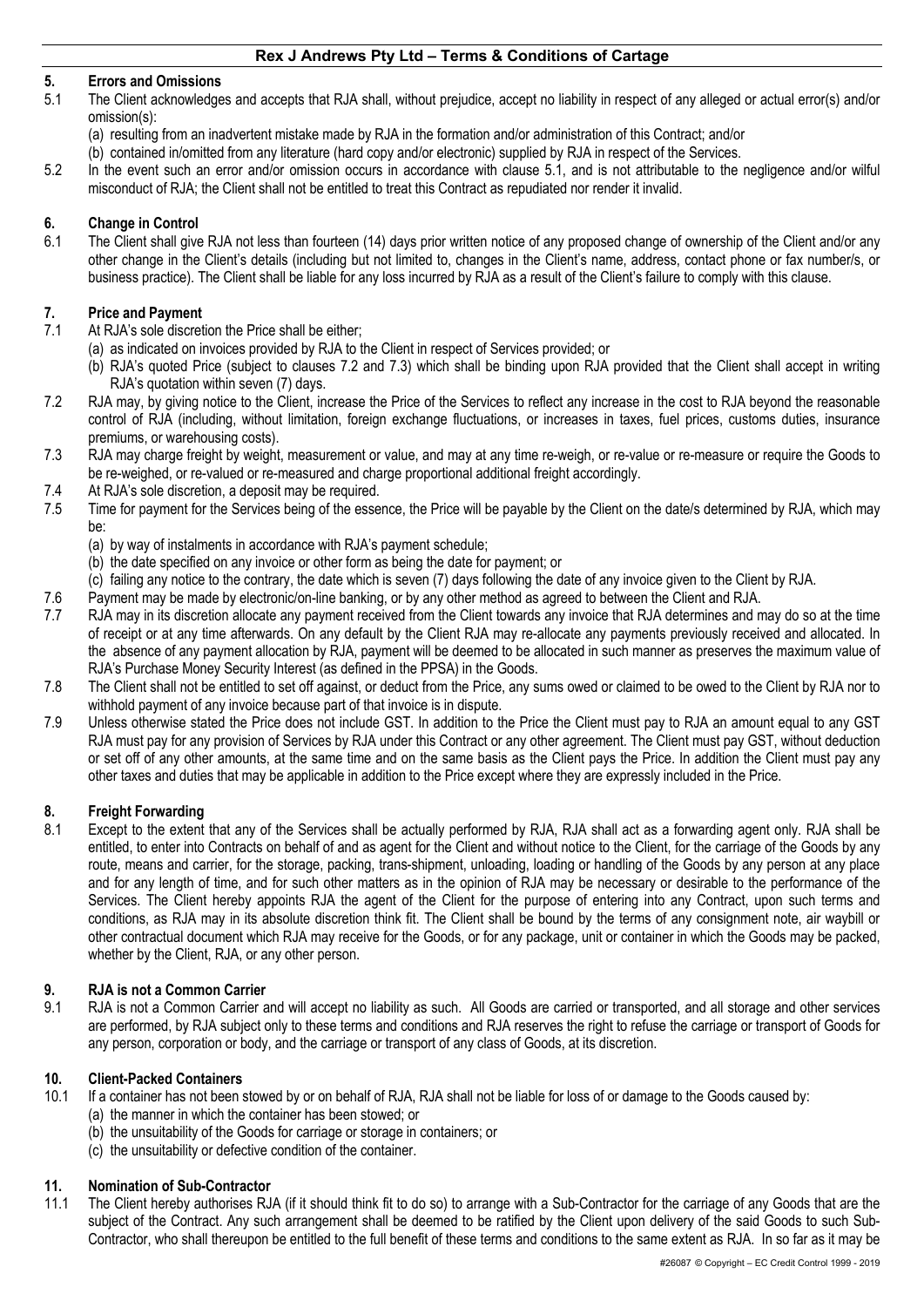necessary to ensure that such Sub-Contractor shall be so entitled RJA shall be deemed to enter into this Contract for its own benefit and also as agent for the Sub-Contractor.

## **12. RJA's Servants or Agents**

12.1 The Client undertakes that no claim or allegation shall be made against any servant or agent of RJA which attempts to impose upon any of them any liability whatsoever in connection with the Goods and, if any such claim or allegation should nevertheless be made, to indemnify RJA and any such servant or agent against all consequences thereof.

### **13. Method of Transport and Route Deviation**

- 13.1 If the Client instructs RJA to use a particular method of carriage whether by road, rail, sea or air RJA will give priority to the method designated but if that method cannot conveniently be adopted by RJA the Client shall be deemed to authorise RJA to carry or have the Goods carried by another method or methods.
- 13.2 The Client shall be deemed to authorise any deviation from the usual route or manner of carriage of Goods that may in the absolute discretion of RJA be deemed reasonable or necessary in the circumstances.

#### **14. Charges Earned and Demurrage**

- 14.1 RJA's charges shall be considered earned in the case of Goods for carriage as soon as the Goods are loaded and dispatched from the Client's premises.
- 14.2 The Client will be and shall remain responsible to RJA for all its proper charges incurred for any reason. A charge may be made by RJA in respect of any delay in excess of thirty (30) minutes in loading or unloading occurring other than from the default of RJA. Such permissible delay period shall commence upon RJA reporting for loading or unloading. Labour to load or unload the vehicle shall be the responsibility and expense of the Client or Consignee.

#### **15. Dangerous Goods**

15.1 Unless otherwise agreed in advance in writing with RJA the Client or his authorised agent shall not tender for carriage or for storage any explosive, inflammable or otherwise Dangerous Goods. The Client shall be liable for and hereby indemnifies RJA for all loss or damage whatsoever caused by any Dangerous Goods.

## **16. Client's Responsibility and Consignment Note**

- 16.1 The Client expressly warrants, represents, confirms and acknowledges that:
	- (a) the Client is either the owner or the authorised agent of the owner of any Goods or property that is the subject matter of this Contract of cartage and/or storage and by entering into this Contract the Client accepts these conditions of the Contract for the Consignee as well as for all other persons on whose behalf the Client is acting;
	- (b) the Goods are fit for carriage, comply with any applicable legal requirements relating to the nature, condition and/or packaging of the Goods (and that the expenses of complying with such requirements or any other lawful requirements of any authority, other body or the company shall be at the Client's cost);
	- (c) unless specified otherwise in writing, RJA has relied upon the Client's skill in properly and safely packing, securing and preparing the Goods, and that the Client has complied with all applicable laws and regulations (including those relating to the packing, carriage, storage, customs clearance, delivery of other services in respect of the Goods, etc.) and shall furnish such information and provide such documents as may be necessary to comply with such laws and regulations;
	- (d) the person delivering any Goods to RJA for carriage or forwarding is authorised to sign the consignment note for the Client;
	- (e) it is the Client's sole responsibility to address adequately each consignment and to provide written delivery instructions to enable effective delivery.

# **17. Delivery**

- 17.1 RJA is authorised to deliver the Goods at the address given to RJA by the Client for that purpose and it is expressly agreed that RJA shall be taken to have delivered the Goods in accordance with this Contract if at that address RJA obtains from any person a receipt or a signed delivery docket for the Goods.
- 17.2 RJA may deliver the Goods by separate instalments (in accordance with the agreed delivery schedule). Each separate instalment shall be invoiced and paid for in accordance with the provisions in this Contract.
- 17.3 Delivery of the Goods to a third party nominated by the Client is deemed to be delivery for the purposes of this Contract.
- 17.4 The failure of RJA to deliver shall not entitle either party to treat this Contract as repudiated.
- 17.5 Any time specified by RJA for the delivery of Goods is an estimate only and RJA will not be liable for any loss or damage incurred by the Client as a result of delivery being late. However both parties agree that they shall make every endeavour to enable the Goods to be delivered at the time and place as was arranged between both parties. In the event that RJA is unable to deliver the Goods as agreed solely due to any action or inaction of the Client then RJA shall be entitled to charge the Client any additional costs incurred by RJA as a direct consequence of any resultant delay or rescheduling of the delivery.

#### **18. Loss or Damage**

- 18.1 Subject to any statutory provisions imposing liability in respect of the loss of or damage to the Goods (including but not limited to chilled, frozen, refrigerated or perishable Goods):
	- (a) RJA shall not be under any liability for any damage to, loss, deterioration, misdelivery, delay in delivery or non-delivery of the Goods (whether the Goods are or have been in the possession of RJA or not) nor for any instructions, advice, information or service given or provided to any person, whether in respect of the Goods or any other thing or matter, nor for any consequential or indirect loss, loss of market or consequences of delay; and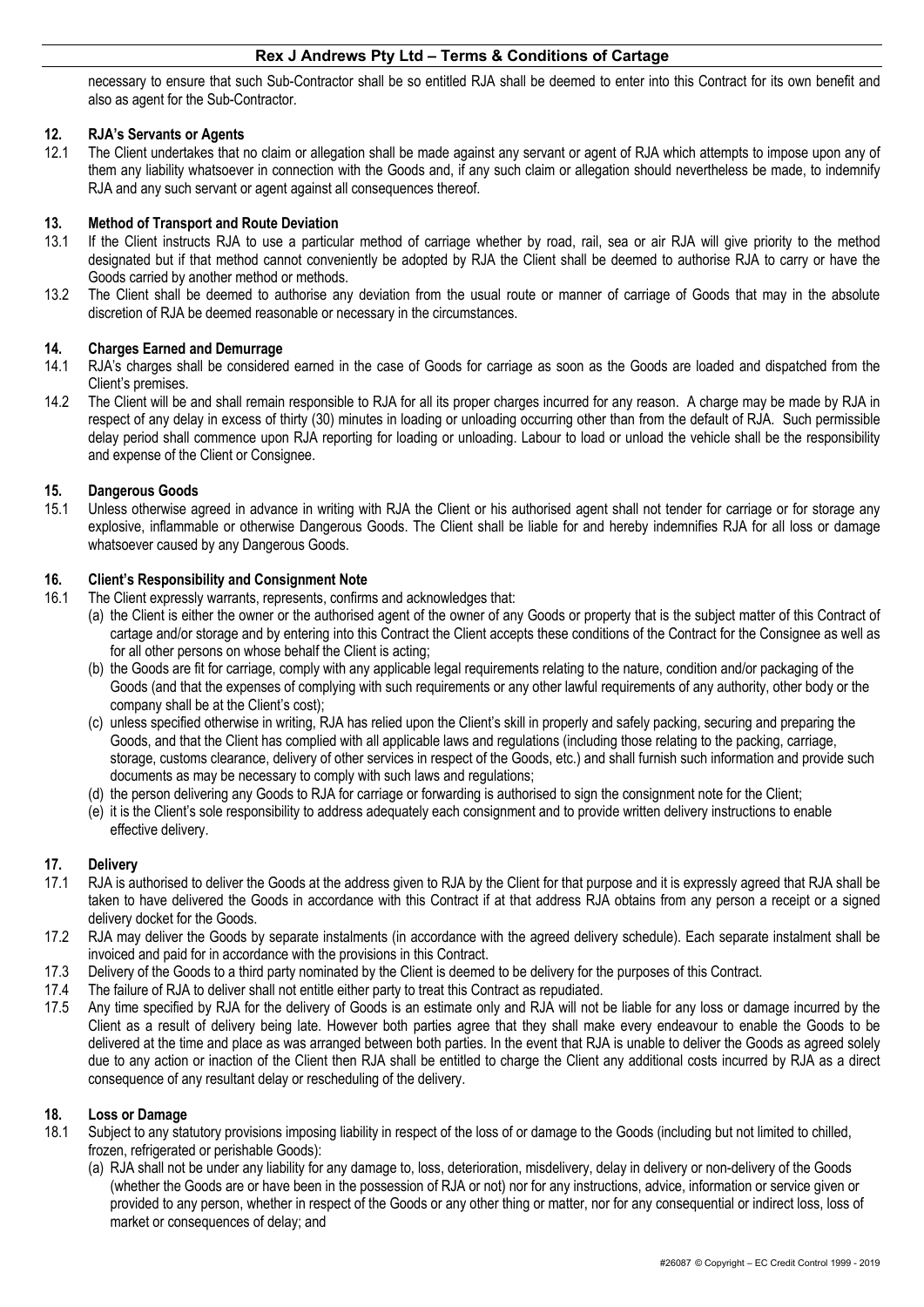(b) the Client will indemnify RJA against all claims of any kind whatsoever, howsoever caused or arising brought by any person in connection with any matter or thing done, said or omitted by RJA in connection with the Goods.

# **19. Insurance**

- 19.1 The Client acknowledges that:
	- (a) the Goods are carried and stored at the Client's sole risk and not at the risk of RJA; and
	- (b) RJA is under no obligation to arrange insurance of the Goods and it remains the Client's responsibility to ensure that the Goods are insured adequately or at all; and
	- (c) under no circumstances will RJA be under any liability with respect to the arranging of any such insurance and no claim will be made against RJA for failure to arrange or ensure that the Goods are insured adequately or at all.

# **20. Conditions of Storage**

- 20.1 RJA will prepare an inventory of Goods received for storage and will ask the Client to sign that inventory. The Client will be provided with a copy of the inventory. If the Client signs the inventory, or does not do so and fails to object to its accuracy within seven (7) days of receiving it from RJA, then the inventory will be conclusive evidence of the Goods received. The inventory will disclose only visible items and not any contents unless the Client ask for the contents to be listed, in which case RJA will be entitled to make a reasonable additional charge.
- 20.2 RJA is authorised to remove the goods from one warehouse to another without cost to the Client. RJA will notify the Client of the removal and advise the address of the warehouse to which the Goods are being removed not less than five (5) days before removal (except in emergency, when such notice will be given as soon as possible).
- 20.3 The Client is entitled upon giving RJA reasonable notice to inspect the Goods in store but a reasonable charge may be made by RJA for this service.
- 20.4 Subject to payment for the balance of any fixed or minimum period of storage agreed the Client may require the Goods to be removed from the store at any time on giving RJA not less than five (5) working days' notice. If the Client gives RJA less than the required notice RJA will still use their best endeavours to meet the Client's requirements, but shall be entitled to make a reasonable additional charge for the short notice.

# **21. Claims**

- 21.1 Notwithstanding clauses 18 and 19 in the event that the Client believes that they have any claim against RJA then they must lodge any notice of claim for consideration and determination by RJA within seven (7) days of the date of delivery, or for non delivery within seven (7) days of the anticipated date of delivery or the removal or destruction of the Goods.
- 21.2 The failure to notify a claim within the time limits under clause 21.1 is evidence of satisfactory performance by RJA of its obligations.

# **22. Default and Consequences of Default**

- 22.1 Interest on overdue invoices shall accrue daily from the date when payment becomes due, until the date of payment, at a rate of two and one half percent (2.5%) per calendar month (and at RJA's sole discretion such interest shall compound monthly at such a rate) after as well as before any judgment.
- 22.2 If the Client owes RJA any money the Client shall indemnify RJA from and against all costs and disbursements incurred by RJA in recovering the debt (including but not limited to internal administration fees, legal costs on a solicitor and own client basis, RJA's contract default fees, and bank dishonour fees).
- 22.3 Further to any other rights or remedies RJA may have under this Contract, if the Client has made payment to RJA, and the transaction is subsequently reversed, the Client shall be liable for the amount of the reversed transaction, in addition to any further costs incurred by RJA under this clause 22 where it can be proven that such reversal is found to be illegal, fraudulent or in contravention to the Client's obligations under this Contract.
- 22.4 Without prejudice to RJA's other remedies at law RJA shall be entitled to cancel all or any part of any order of the Client which remains unperformed in addition to and without prejudice to any other remedies and all amounts owing to RJA shall, whether or not due for payment, become immediately payable in the event that:
	- (a) any money payable to RJA becomes overdue, or in RJA's opinion the Client will be unable to meet its payments as they fall due; or
	- (b) the Client has exceeded any applicable credit limit provided by RJA;
	- (c) the Client becomes insolvent, convenes a meeting with its creditors or proposes or enters into an arrangement with creditors, or makes an assignment for the benefit of its creditors; or
	- (d) a receiver, manager, liquidator (provisional or otherwise) or similar person is appointed in respect of the Client or any asset of the Client.

# **23. Carrier's Lien**

- 23.1 RJA shall have a right to take a particular and general lien on any Goods the property of the Client or a third party owner which are in the possession or control of RJA (and any documents relating to those Goods) for all sums owed at any time by the Client or a third party owner to RJA (whether those sums are due from the Client on those Goods or documents, or on any other Goods or documents), and RJA shall have the right to sell such Goods or cargo by public auction or private treaty after giving notice to the Client. RJA shall be entitled to retain the sums due to it, in addition to the charges incurred in detention and sale of such Goods or cargo, from the proceeds of sale and shall render any surplus to the entitled person.
- 23.2 Notwithstanding clause 23.1 nothing shall prejudice RJA's rights to use any of RJA's other rights and remedies contained in this Contract to recover any outstanding charges or fees payable in respect of the Goods that were not recovered out the sale of the Goods in accordance with clause 23.1 and no exception shall be taken upon the grounds that the Price realised is less than the full market value of the Goods.

# **24. Personal Property Securities Act 2009 ("PPSA")**

24.1 In this clause financing statement, financing change statement, security agreement, and security interest has the meaning given to it by the PPSA.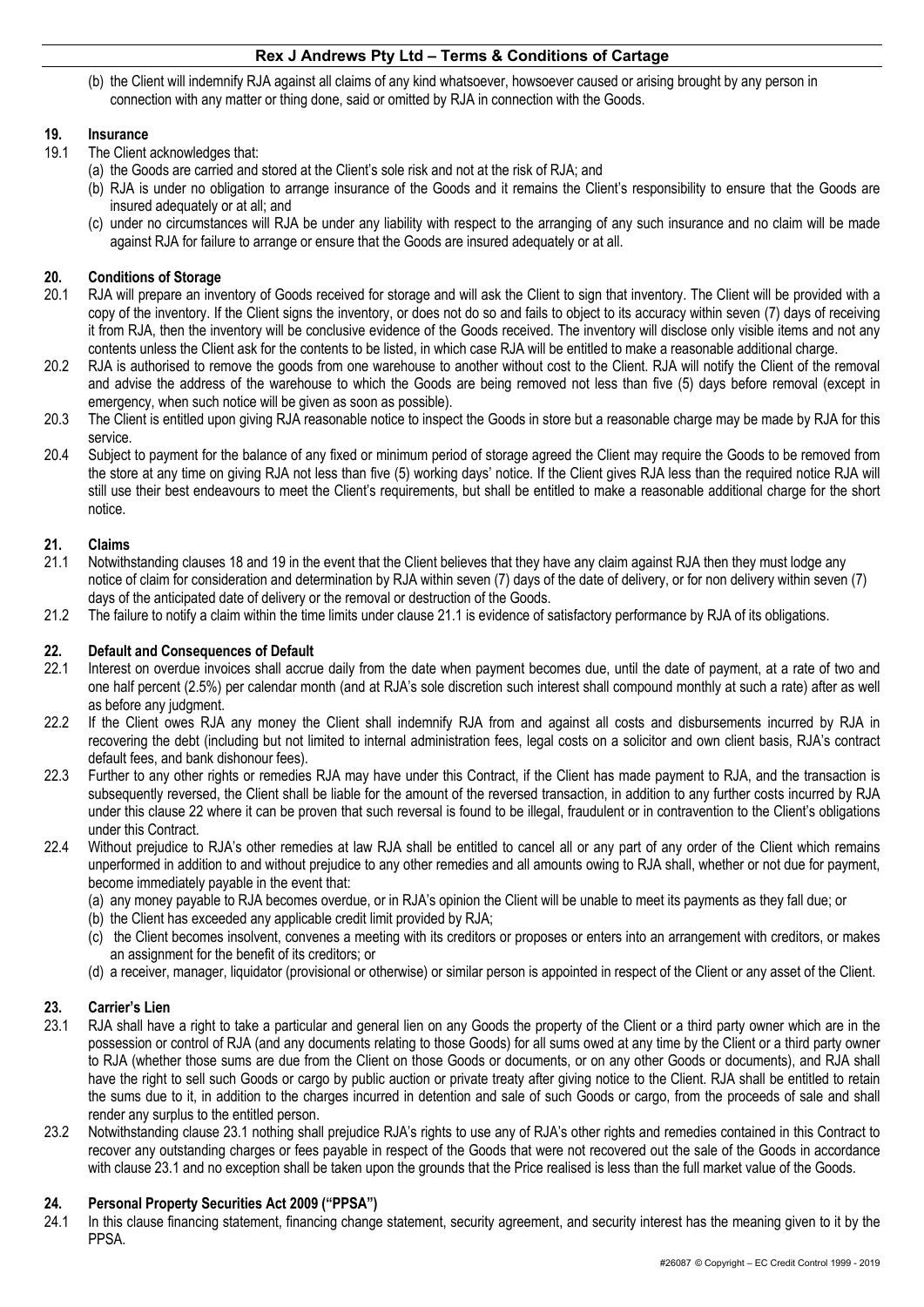- 24.2 Upon assenting to these terms and conditions in writing the Client acknowledges and agrees that these terms and conditions constitute a security agreement for the purposes of the PPSA, and creates a security interest in:
	- (a) all Goods being transported, carried or handled by RJA, over which RJA invokes a lien; and
	- (b) all Services that will be supplied in the future by RJA to the Client; and
	- (c) all the Client's present and after acquired property being a charge, including anything in respect of which the Client has at any time a sufficient right, interest or power to grant a security interest in for the purposes of securing repayment of all monetary obligations of the Client to RJA for Services – that have previously been provided and that will be provided in the future by RJA to the Client.

## 24.3 The Client undertakes to:

- (a) promptly sign any further documents and/or provide any further information (such information to be complete, accurate and up-to-date in all respects) which RJA may reasonably require to:
	- (i) register a financing statement or financing change statement in relation to a security interest on the Personal Property Securities Register;
	- (ii) register any other document required to be registered by the PPSA; or
	- (iii) correct a defect in a statement referred to in clause  $24.3(a)(i)$  or  $24.3(a)(ii)$ ;
- (b) indemnify, and upon demand reimburse, RJA for all expenses incurred in registering a financing statement or financing change statement on the Personal Property Securities Register established by the PPSA or releasing any registration made thereby;
- (c) not register a financing change statement in respect of a security interest without the prior written consent of RJA;
- (d) not register, or permit to be registered, a financing statement or a financing change statement in relation to the Goods in favour of a third party without the prior written consent of RJA.
- 24.4 RJA and the Client agree that sections 96, 115 and 125 of the PPSA do not apply to the security agreement created by these terms and conditions.
- 24.5 The Client hereby waives its rights to receive notices under sections 95, 118, 121(4), 130, 132(3)(d) and 132(4) of the PPSA.
- 24.6 The Client waives its rights as a grantor and/or a debtor under sections 142 and 143 of the PPSA.
- 24.7 Unless otherwise agreed to in writing by RJA, the Client waives its right to receive a verification statement in accordance with section 157 of the PPSA.
- 24.8 The Client shall unconditionally ratify any actions taken by RJA under clauses 24.3 to 24.5.
- 24.9 Subject to any express provisions to the contrary (including those contained in this clause 24), nothing in these terms and conditions is intended to have the effect of contracting out of any of the provisions of the PPSA.

## **25. Security and Charge**

- 25.1 In consideration of RJA agreeing to supply Services, the Client charges all of its rights, title and interest (whether joint or several) in any land, realty or other assets capable of being charged, owned by the Client either now or in the future, to secure the performance by the Client of its obligations under these terms and conditions (including, but not limited to, the payment of any money).
- 25.2 The Client indemnifies RJA from and against all RJA's costs and disbursements including legal costs on a solicitor and own client basis incurred in exercising RJA's rights under this clause.
- 25.3 The Client irrevocably appoints RJA and each director of RJA as the Client's true and lawful attorney/s to perform all necessary acts to give effect to the provisions of this clause 25 including, but not limited to, signing any document on the Client's behalf.

# **26. Confidentiality**

26.1 Both parties shall not use, divulge or communicate to any person any Confidential Information, and shall exercise good and proper judgement and discretion to limit disclosure of any Confidential Information (or any part of it) to its contractors, employees, agents and customers, concerning this Contract between the Client and RJA, unless such use or disclosure is necessary for performance of their obligations under this Contract.

# **27. Privacy Policy**

- All emails, documents, images or other recorded information held or used by RJA is Personal Information, as defined and referred to in clause 27.3, and therefore considered Confidential Information. RJA acknowledges its obligation in relation to the handling, use, disclosure and processing of Personal Information pursuant to the Privacy Act 1988 ("the Act") including the Part IIIC of the Act being Privacy Amendment (Notifiable Data Breaches) Act 2017 (NDB) and any statutory requirements, where relevant in a European Economic Area ("EEA"), under the EU Data Privacy Laws (including the General Data Protection Regulation "GDPR") (collectively, "EU Data Privacy Laws"). RJA acknowledges that in the event it becomes aware of any data breaches and/or disclosure of the Clients Personal Information, held by RJA that may result in serious harm to the Client, RJA will notify the Client in accordance with the Act and/or the GDPR. Any release of such Personal Information must be in accordance with the Act and the GDPR (where relevant) and must be approved by the Client by written consent, unless subject to an operation of law.
- 27.2 Notwithstanding clause 27.1, privacy limitations will extend to RJA in respect of Cookies where transactions for purchases/orders transpire directly from RJA's website. RJA agrees to display reference to such Cookies and/or similar tracking technologies, such as pixels and web beacons (if applicable), such technology allows the collection of Personal Information such as the Client's:
	- (a) IP address, browser, email client type and other similar details;
	- (b) tracking website usage and traffic; and
	- (c) reports are available to RJA when RJA sends an email to the Client, so RJA may collect and review that information ("collectively Personal Information")

**In order to enable / disable the collection of Personal Information by way of Cookies, the Client shall have the right to enable / disable the Cookies first by selecting the option to enable / disable, provided on the website prior to proceeding with a purchase/order via RJA's website.** 

27.3 The Client agrees for RJA to obtain from a credit reporting body (CRB) a credit report containing personal credit information (e.g. name, address, D.O.B, occupation, driver's license details, electronic contact (email, Facebook or Twitter details), medical insurance details or next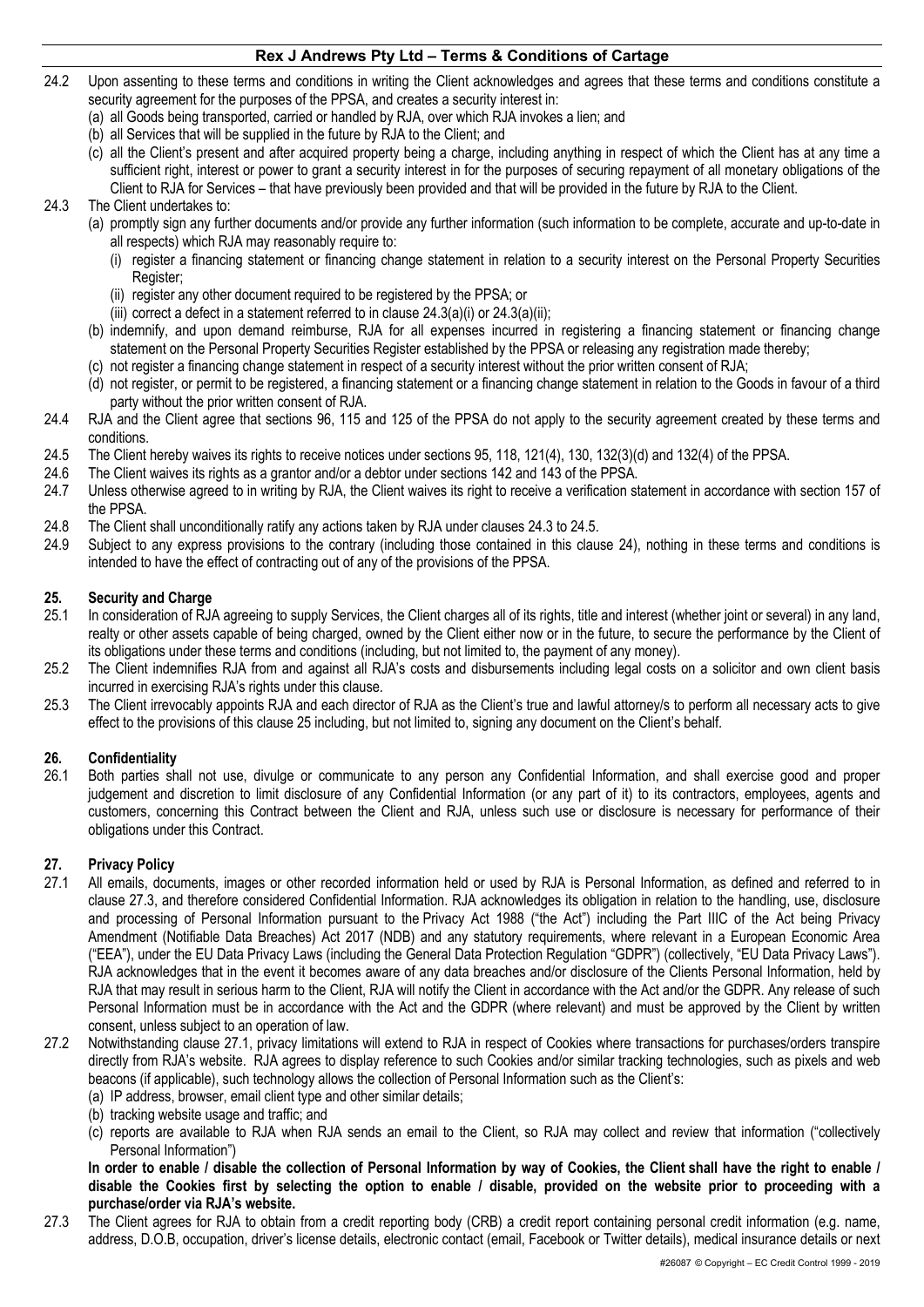of kin and other contact information (where applicable), previous credit applications, credit history) about the Client in relation to credit provided by RJA.

- 27.4 The Client agrees that RJA may exchange information about the Client with those credit providers and with related body corporates for the following purposes:
	- (a) to assess an application by the Client; and/or
	- (b) to notify other credit providers of a default by the Client; and/or
	- (c) to exchange information with other credit providers as to the status of this credit account, where the Client is in default with other credit providers; and/or
	- (d) to assess the creditworthiness of the Client including the Client's repayment history in the preceding two years.
- 27.5 The Client consents to RJA being given a consumer credit report to collect overdue payment on commercial credit.
- 27.6 The Client agrees that personal credit information provided may be used and retained by RJA for the following purposes (and for other agreed purposes or required by):
	- (a) the provision of Goods; and/or
	- (b) analysing, verifying and/or checking the Client's credit, payment and/or status in relation to the provision of Goods; and/or
	- (c) processing of any payment instructions, direct debit facilities and/or credit facilities requested by the Client; and/or
	- (d) enabling the collection of amounts outstanding in relation to the Goods.
- 27.7 RJA may give information about the Client to a CRB for the following purposes:
	- (a) to obtain a consumer credit report;
	- (b) allow the CRB to create or maintain a credit information file about the Client including credit history.
- 27.8 The information given to the CRB may include:
	- (a) Personal Information as outlined in 27.3 above;
	- (b) name of the credit provider and that RJA is a current credit provider to the Client;
	- (c) whether the credit provider is a licensee;
	- (d) type of consumer credit;
	- (e) details concerning the Client's application for credit or commercial credit (e.g. date of commencement/termination of the credit account and the amount requested);
	- (f) advice of consumer credit defaults, overdue accounts, loan repayments or outstanding monies which are overdue by more than sixty (60) days and for which written notice for request of payment has been made and debt recovery action commenced or alternatively that the Client no longer has any overdue accounts and RJA has been paid or otherwise discharged and all details surrounding that discharge(e.g. dates of payments);
	- (g) information that, in the opinion of RJA, the Client has committed a serious credit infringement;
	- (h) advice that the amount of the Client's overdue payment is equal to or more than one hundred and fifty dollars (\$150).
- 27.9 The Client shall have the right to request (by e-mail) from RJA:
	- (a) a copy of the Personal Information about the Client retained by RJA and the right to request that RJA correct any incorrect Personal Information; and
	- (b) that RJA does not disclose any Personal Information about the Client for the purpose of direct marketing.
- 27.10 RJA will destroy Personal Information upon the Client's request (by e-mail) or if it is no longer required unless it is required in order to fulfil the obligations of this Contract or is required to be maintained and/or stored in accordance with the law.
- 27.11 The Client can make a privacy complaint by contacting RJA via e-mail. RJA will respond to that complaint within seven (7) days of receipt and will take all reasonable steps to make a decision as to the complaint within thirty (30) days of receipt of the complaint. In the event that the Client is not satisfied with the resolution provided, the Client can make a complaint to the Information Commissioner at www.oaic.gov.au.

# **28. Other Applicable Legislation**

- 28.1 At RJA's sole discretion, if there are any disputes or claims for unpaid Goods and/or Services then the provisions of the Building and Construction Industry Security of Payment Act 2002 (Victoria), Building and Construction Industry Security of Payments Act 1999 (New South Wales), Construction Contracts Act 2004 (Western Australia), Building Industry Fairness (Security of Payment) Act 2017 (Queensland), Construction Contracts (Security of Payments) Act (Northern Territory of Australia), Building and Construction Industry Security of Payments Act 2009 (Tasmania), Building and Construction Industry Security of Payments Act 2009 (South Australia) and Building and Construction Industry (Security of Payment) Act 2009 (Australian Capital Territory) may apply.
- 28.2 Nothing in this Contract is intended to have the effect of contracting out of any applicable provisions of the any of the Acts listed in clause 28.1 (each as applicable), except to the extent permitted by the Act where applicable.

# **29. Cancellation**

- 29.1 Without prejudice to any other remedies RJA may have, if at any time the Client is in breach of any obligation (including those relating to payment) RJA may suspend or terminate the provision of Services to the Client and any of its other obligations under the terms and conditions. RJA will not be liable to the Client for any loss or damage the Client suffers because RJA exercised its rights under this clause.
- 29.2 RJA may cancel any contract to which these terms and conditions apply, or cancel delivery of Goods at any time before the Goods are delivered, by giving written notice to the Client. On giving such notice RJA shall repay to the Client any sums paid in respect of the Price. RJA shall not be liable for any loss or damage whatever arising from such cancellation.
- 29.3 In the event that the Client cancels the delivery of Goods, or the provision of any Services, then the Client shall be liable for any loss incurred by RJA (including, but not limited to, any loss of profits) up to the time of cancellation, or as a direct result of the cancellation.

# **30. Trusts**

- 30.1 If the Client at any time upon or subsequent to entering in to the Contract is acting in the capacity of trustee of any trust ("Trust") then whether or not RJA may have notice of the Trust, the Client covenants with RJA as follows:
	- (a) the Contract extends to all rights of indemnity which the Client now or subsequently may have against the Trust and the trust fund;